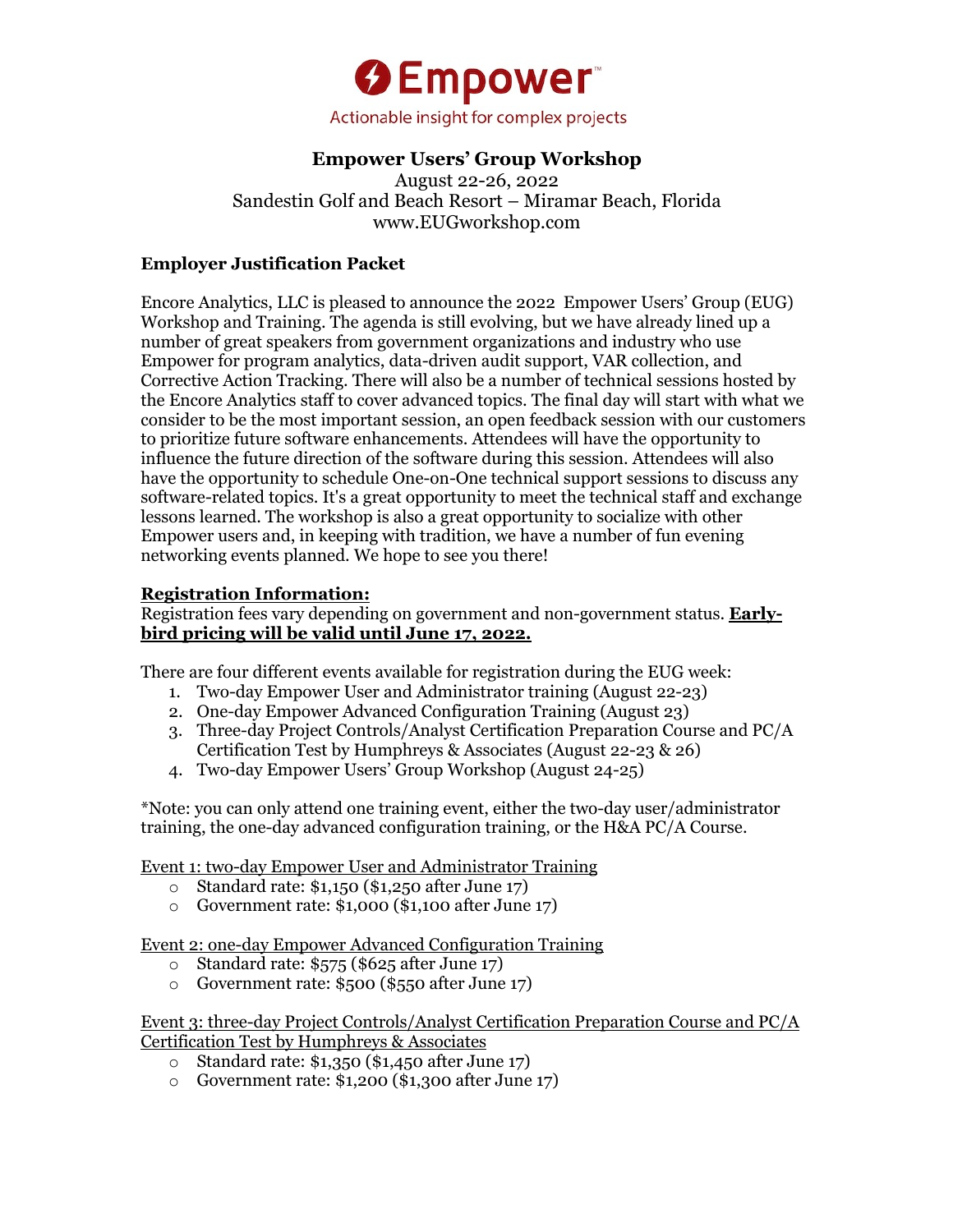**O**Empower Actionable insight for complex projects

Event 4: two-day Empower Users' Group Workshop

- o Standard rate: \$850 (\$950 after June 17)
- o Government rate: \$750 (\$850 after June 17)
- o Speaker rate must be pre-approved: \$650 (\$750 after June 17)

**Cancellations:** Cancellation and substitution requests must be made to Brooke Boswell at Brooke.Boswell@encore-analytics.com. Cancellations for the workshop registration received on or before July 21, 2022, will receive a refund. No refunds will be given for this event after July 21, 2022.

## **Additional Costs:**

- **Hotel accommodation -** discounted rates within a block are available through July 21, 2022, at the Sandestin Golf and Beach Resort, but are subject to availability. **We cannot guarantee rooms once the block is full so please book your hotel room early!**
	- o Standard group rates:
		- Studio at  $$165$  per night  $+ 12\%$  tax  $+ 12\%$  resort fee
		- § Use group code **24K1IO** at http://www.Sandestin.com/24K1IO
	- o Government rate:
		- § Studio at \$142 per night (This is equal to the 2022 Walton County Government Per Diem Rate per night) + 12% tax (no resort fee)
		- Meets GSA per diem schedule
		- Use group code **24K1E8** at http://www.Sandestin.com/24K1E8
- **Travel** please use your company's preferred method of travel. For air travel, we suggest one of the following airports:
	- $\circ$  Northwest Florida Regional Airport (VPS) ~ 30 Minute Drive
	- $\circ$  NW FL Beaches International Airport (ECP) ~ 40 Minute Drive
	- $\circ$  Pensacola Regional Airport (PNS) ~ 90 Minute Drive
- **Other Transportation Considerations** 
	- o **To/From Airport**: you will either need to rent a car, Uber/Lyft, taxi, or schedule shuttle service via a third party vendor.
	- o **While at the workshop**: if you stay on property, you will not need any transportation as the hotel rooms and meeting space are within walking distance. For transportation throughout the resort, there is a free shuttle service provided. No evening networking events will require transportation for those staying on-site. Should you choose to stay off-site (not recommended), you will need to plan for transportation to/from the workshop and networking events. On-site complimentary parking will be available for attendees.

## **Benefits of Attending the EUG:**

- **One-on-one access to Encore Analytics staff:** The EUG is a great chance to connect directly with Encore staff to ask questions, provide feedback on the tool, and learn about what's coming up next for Empower.
- **Training:** Whether you plan to attend the Pre-EUG training events or just the EUG workshop, there will be a lot of great opportunities to learn how to better use the tool to streamline your business processes from both Encore staff as well as from other Empower users.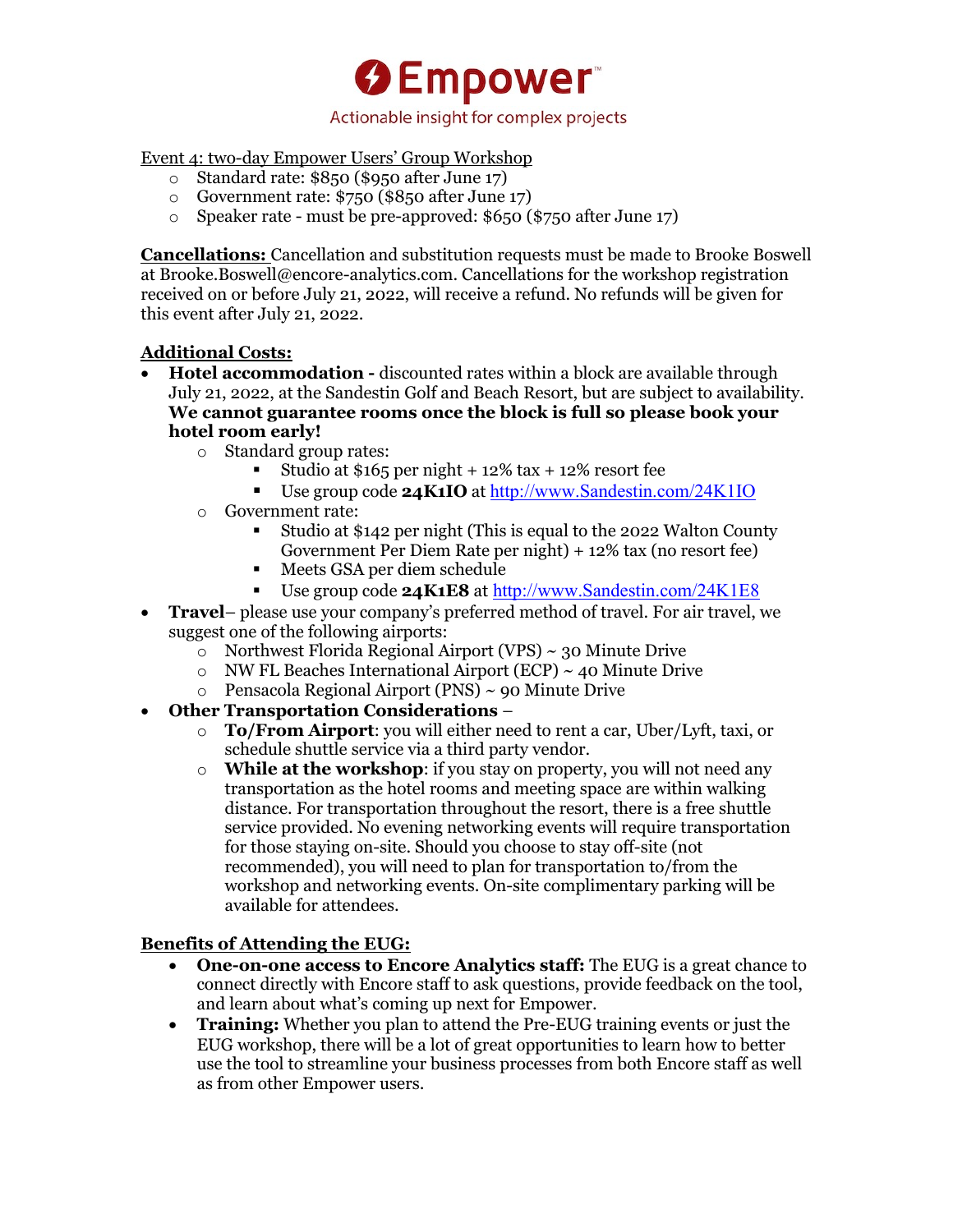**O**Empower Actionable insight for complex projects

- **Networking:** The EUG is an excellent opportunity for networking as you will be attending with a great mix of industry and government professionals. Between the daytime sessions and evening events, the workshop provides countless networking opportunities to build both your personal and organization's network, hear from others about industry trends and best practices, and exchange ideas with each other.
- **Lessons learned from others:** One of the greatest benefits of the EUG is that our users make up the majority of our speakers, which provides a great opportunity for other users to learn from each other. We have users attending from diverse experience backgrounds, different industries, and at varying levels of expertise in Empower. Where you may have a good knowledge base for one subset, someone else may offer new insight that could benefit your current work in Empower.
- **Opportunity to influence the future of the product**: If your organization is passionate about new features, this is a forum to make those heard and get them prioritized.

#### **Pre-EUG Basic and Advanced User/Administrator Training Syllabus:**

This two-day course covers both basic and advanced features of Empower. Whether you are a current user or want to enhance your knowledge of Empower, we urge you to register for this in-depth class. You will learn:

- Importing data into Empower from various sources such as JSON, DoD IPMR/IPMDAR, DoE Standardized EV Cost and Schedule Data files, wInsight XML, X12, Microsoft Project, Oracle P6, and Microsoft Excel
- Recalculation options and applying management thresholds
- Preparing for EVAS type data-driven audits using Empower
- Integrated Cost and IMS analytics
- Grouping and analyzing portfolios of projects
- Creating custom Dashboards
- Configuring Empower to support VAR narrative collection, tracking, and approval with Empower's workflow and email notification system
- Configuring Empower to support corrective action tracking and approval with Empower's workflow and email notification system
- Integrating Corrective Action tracking with VAR reporting in Empower

## **Pre-EUG Advanced Configuration Training Syllabus:**

This one-day course covers advanced configuration features of Empower. The following topics will be covered:

- Customize the User Interface (UI)
- Modify the Columns Table
- Add/Delete a Custom DQI
- Prepare for Data-Driven Audits
- Workflow Features
- Email Notification Features
- Deployment/Scalability Options with Load Balancers
- Docker Deployments
- Queuing Options/Configure WatchDir
- Integration with Identity Providers
- Create Custom Charts and Report